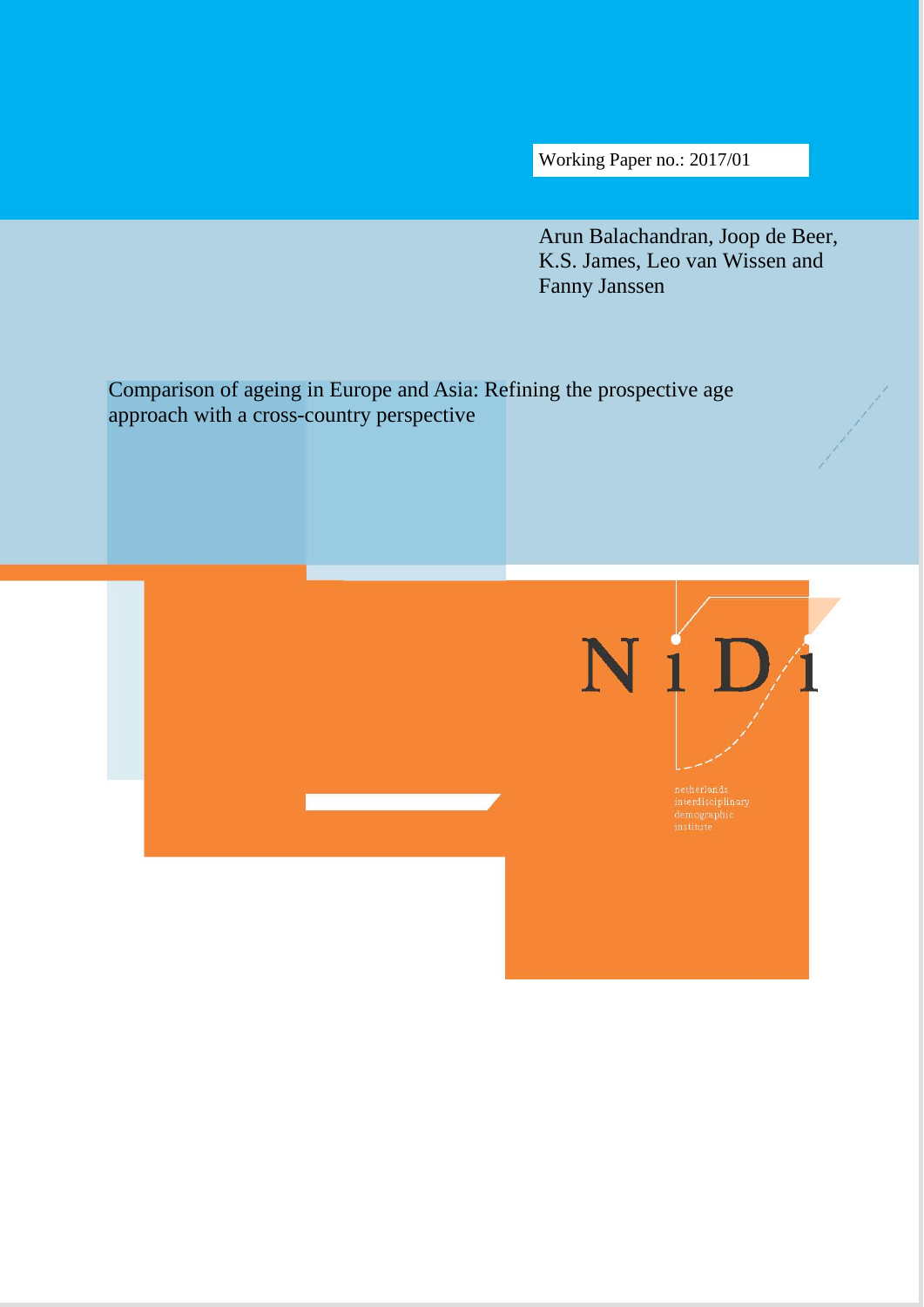Comparison of ageing in Europe and Asia

Arun Balanchandran<sup>1, 2</sup>, Joop de Beer<sup>3</sup>, K.S. James<sup>4</sup>, Leo van Wissen<sup>1, 3</sup> and Fanny Janssen<sup>1, 3</sup>

Working Paper no.: 2017/01

- <sup>1</sup> Population Research Centre, University of Groningen, The Netherlands, [a.balachandran@rug.nl](mailto:a.balachandran@rug.nl) (corresponding author)
- $\frac{2 \text{ n.Data} \cdot \text{A}}{\text{Institute for Social and Economic Change, Bengaluru, India, }}$
- <sup>3</sup> Netherlands Interdisciplinary Demographic Institute (NIDI/KNAW) / University of Groningen, The Hague, The Netherlands,
- 4 Centre for Study of Regional Development, Jawaharlal Nehru University, New Delhi, India.

The authors are solely responsible for the content of the Working Paper.

The first author would like to acknowledge funding from funding from the Ubbo Emmius fund (alumnus and friends of the University of Groningen) and Indian-European research networking grant: Ageing and well-being in a globalising world (NWO 465-11-009), funded by NWO-ESRC-ICSSR.

January 2017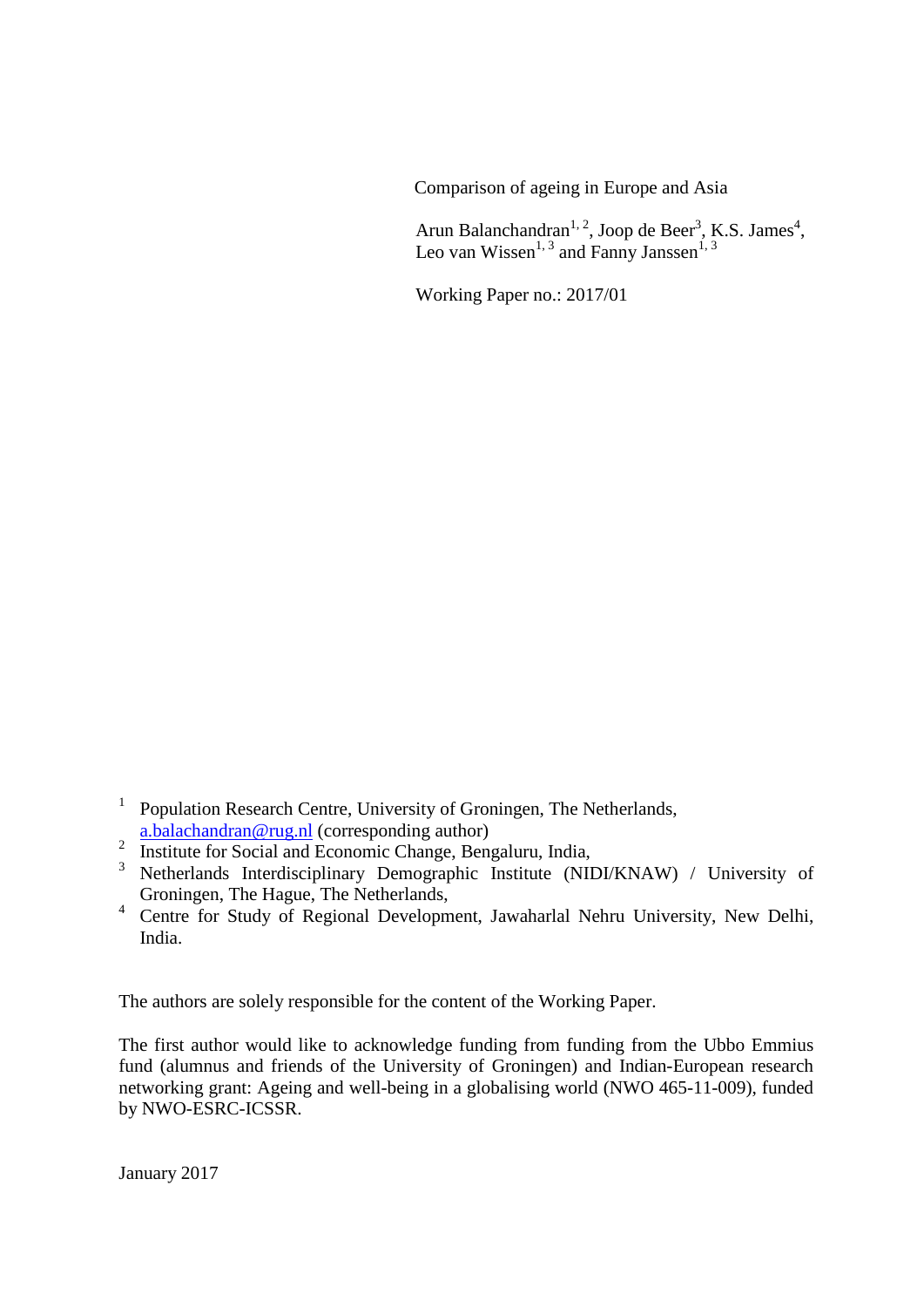## **Abstract**

Measuring population ageing based on a fixed old-age threshold like 65 ignores increasing life expectancy among elderly people. Sanderson and Scherbov introduced the prospective age approach based on the age at which the remaining life expectancy is 15 (RLE15). Their approach is timehorizon consistent, but ignores cross-country differences in reaching RLE15.

We compare population ageing in Europe and Asia using a new method that is consistent over time and between countries.

Our old-age threshold is the age at which the adult survival ratio equals the proportion of adults surviving to the prospective old-age threshold of the benchmark country (Japan). Our old-age threshold is lower and our share of elderly is higher than were found using the prospective age approach for countries with low adult survival. Our method also revealed greater differences between the shares of elderly in Europe (15.7%) and Asia (7.6%) than were found using the RLE15 method.

#### **Acknowledgement**

The first author would like to acknowledge funding from funding from the Ubbo Emmius fund (alumnus and friends of the University of Groningen) and Indian-European research networking grant: Ageing and well-being in a globalising world (NWO 465-11-009), funded by NWO-ESRC-ICSSR.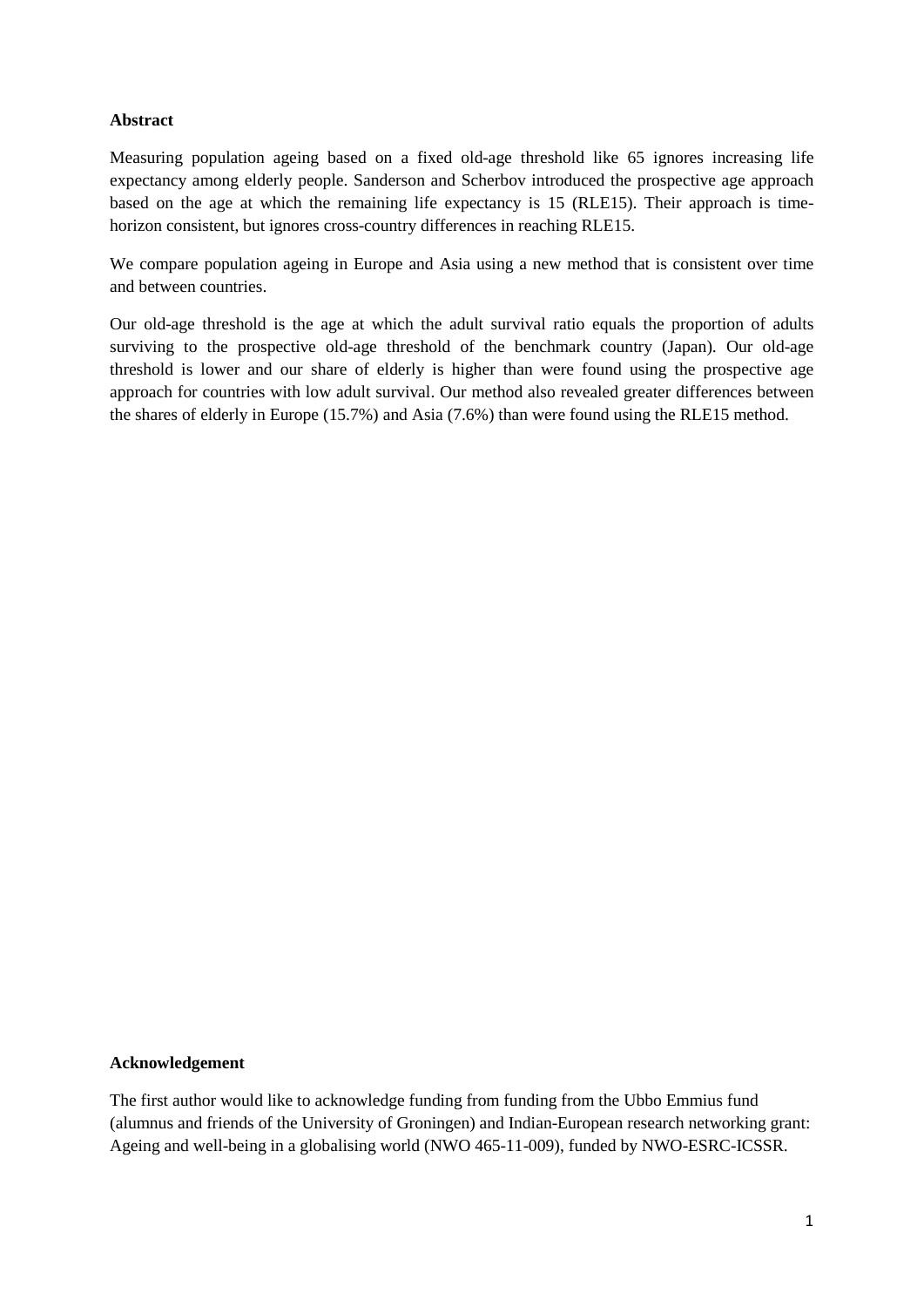## **1. Introduction**

## **1.1 Background**

In most countries, the numbers of elderly people and their population shares have been increasing rapidly in recent decades, and these trends are expected to accelerate in the coming decades (Lesthaeghe 2010). Population ageing is on track to become one of the most important social changes of the 21st century, as the numbers and the shares of elderly people reach record levels across the world (Lutz, Sanderson, & Scherbov, 2008a). Ageing is occurring especially quickly in Europe and in Asia. A global comparison of ageing trends indicates that the shares of elderly people in the population are highest in European countries, whereas the numbers of older people are highest in Asian countries (World Population Prospects: The 2015 Revision, 2015). Because of the challenges these population ageing trends are posing for policy-makers, the adequate measurement of population ageing is essential.

An important drawback of the existing measures of ageing—like the proportion of people aged 65 or 80 and over, or the old-age dependency ratio (Lutz, Sanderson, & Scherbov, 2008b)—is that they do not take into account the very large increases in life expectancy at different ages that have been observed in almost all parts of the world over the past five decades (Sanderson & Scherbov, 2015). The elderly who are alive today are healthier and have less severe disabilities than their earlier counterparts (Christensen et al. 2009). The conventional measures do not account for these improvements in health and life expectancy. Hence, there is a tendency to overestimate the impact of population ageing when these indicators are used (Spijker & MacInnes 2013).

Of the various approaches that measure ageing (Skirbekk et al. 2012; d'Albis & Collard 2013; Kot, S. M., Kurkiewicz 2004; Chu 1997; Ryder 1975), the prospective age approach that measures remaining life expectancy (RLE) has become increasingly popular (Warren C Sanderson & Scherbov, 2005, 2007, 2008, 2010, 2013). In this approach, the size of the elderly population (i.e., the people who are older than the old-age threshold) is estimated based not on chronological (and thus on retrospective) age, but on a forward-looking approach that defines the old-age threshold based on a constant RLE of 15 years. By redefining ageing based on remaining life expectancy instead of on the number of years lived, this approach captures improvements in the health and life expectancies of populations. Thus, the advantage of using the RLE15 method—and the associated prospective old-age threshold and prospective old-age dependency ratio—is that it takes into account improvements in life expectancy over time.

While the RLE15 method has been successful at incorporating improvements in life expectancy within a country, using the same RLE for different countries might not sufficiently account for cross-country differences in ageing. Being of a particular chronological age not only means different things in different countries (for which the RLE15 method controls); the commonality of reaching a RLE of 15 years differs substantially between countries with different mortality experiences. For example, if in a given country only 70 per cent of the population are expected to reach the age at which the RLE is 15 years, whereas in another country 90 per cent of the population are expected to reach the age at which the RLE is 15 years, the people in the latter country who reach a RLE of 15 years are less likely to be considered old than the people in the former country. That is, whether you are considered old in a specific country depends on how exceptional it is to reach a certain age. If many people survive to a certain age, then the people who reach that age are not considered old. Therefore, the old-age threshold as measured through RLE15 and the prospective old-age dependency ratio would have different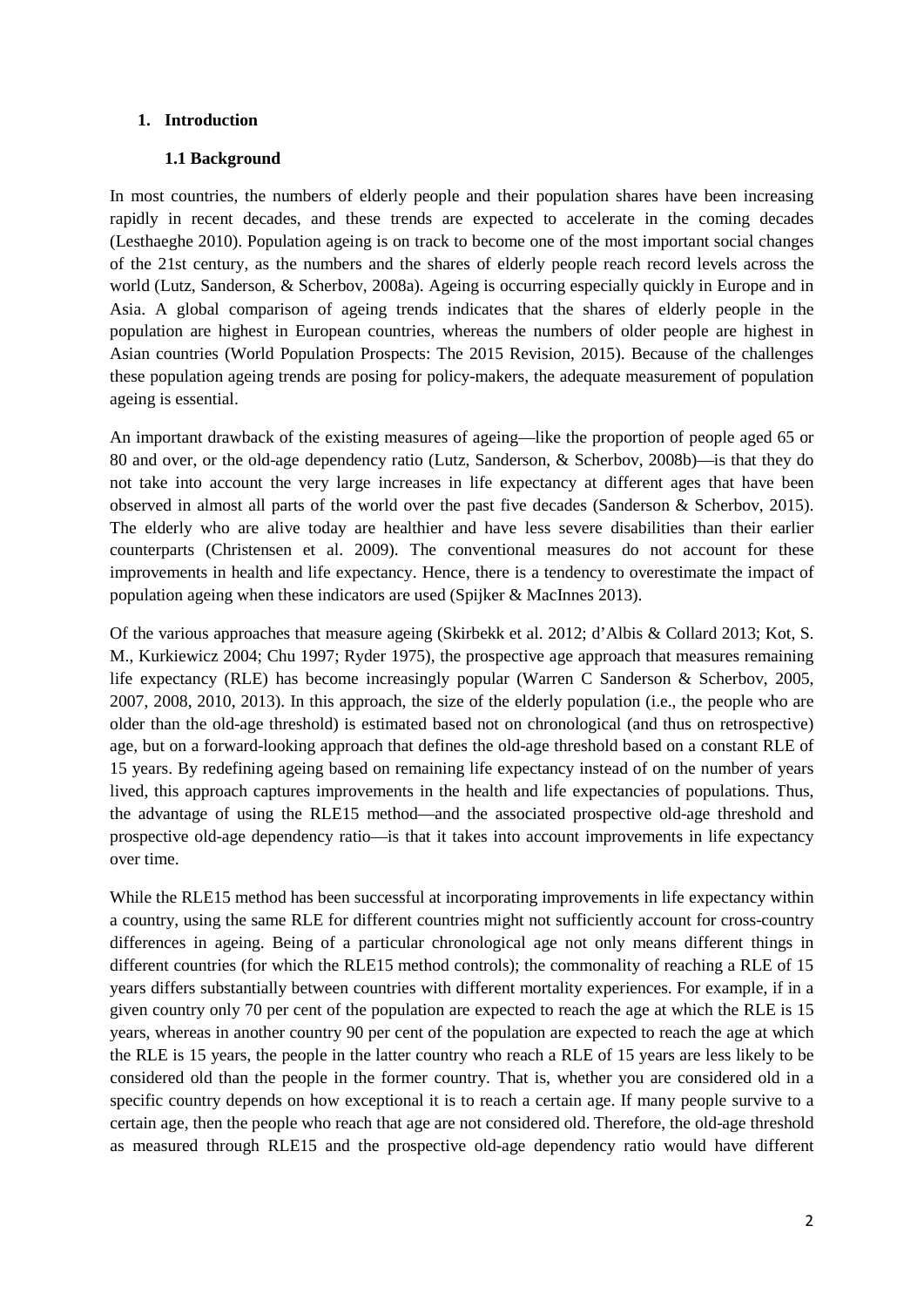meanings in a country where reaching RLE15 is more common than in a country where reaching RLE15 is less common.

In this paper, we compare ageing in Europe and Asia with a new method that is consistent both over time and between countries by accounting not only for differences in old-age mortality (RLE15), but also for cross-country differences in the commonality of having a RLE of 15.

Using a selected set of countries from Europe and Asia, we will demonstrate the differences in the estimates of the old-age threshold using our new method and using the RLE15 method. In addition, we will compare the share of elderly using our new method with the share of elderly using the RLE15 method and the chronological age 65. We will use our new measure to compare ageing in Europe and in Asia, and to map the extent of ageing for all European and Asian countries.

Sanderson and Scherbov (2008) illustrated their idea of prospective age by analogising it to the idea of 'inflation' from the discipline of economics. Just as the value of one dollar in 1950 is greater than the value of one dollar in 2000 due to inflation; the value of the number of years lived in 1950 -say, 65- is greater than 65 years lived in 2000 due to improvements in life expectancy. The proposal to use a RLE of 15 years was derived from this analogy.

Similarly, our idea can be analogised to the concept of 'exchange rate' from the discipline of economics. In economics, all currencies are benchmarked against a common currency (usually the US dollar) when making international comparisons. Similarly, the value of reaching the age at which the RLE is 15 is not the same as the value of reaching the age at which the RLE is 15 in another country because of differences in rates of survival to the age at which the RLE is 15. These values can then be benchmarked against a common 'benchmark country' in a cross-country analysis of ageing.

## **2. Methods**

## **2.1 Issues of comparability across countries using the prospective age approach**

In the original prospective age approach, the prospective old-age threshold is defined as the age at which the remaining life expectancy (RLE) is 15 years (Sanderson and Scherbov, 2007). The value of 15 was chosen because in Europe in 1980 the RLE at age 65 was indeed 15 years, and because the use of a RLE of 15 years was considered less sensitive to data issues than the use of other values (Sanderson and Scherbov, 2008) of RLE, such as the 10 years suggested by Ryder (1975). Thus, this approach allows for differences in life expectancy over time, and it acknowledges that being of a certain chronological age means different things in different countries. Table 1 shows that in 2012 the old-age threshold for a RLE of 15 years was 74 in Japan, 71 in the Netherlands, and 64 in India.

Table 1: Old-age threshold with RLE15 and percentage of survivors to the age at which RLE15 for selected countries, 2012

| Country         | Old-age threshold with $RLE=15$ | Percentage of survivors to the age<br>at which $RLE = 15$ |
|-----------------|---------------------------------|-----------------------------------------------------------|
| Japan           | 74                              | 81%                                                       |
| The Netherlands | 71                              | 82%                                                       |
| India           | 64                              | 70%                                                       |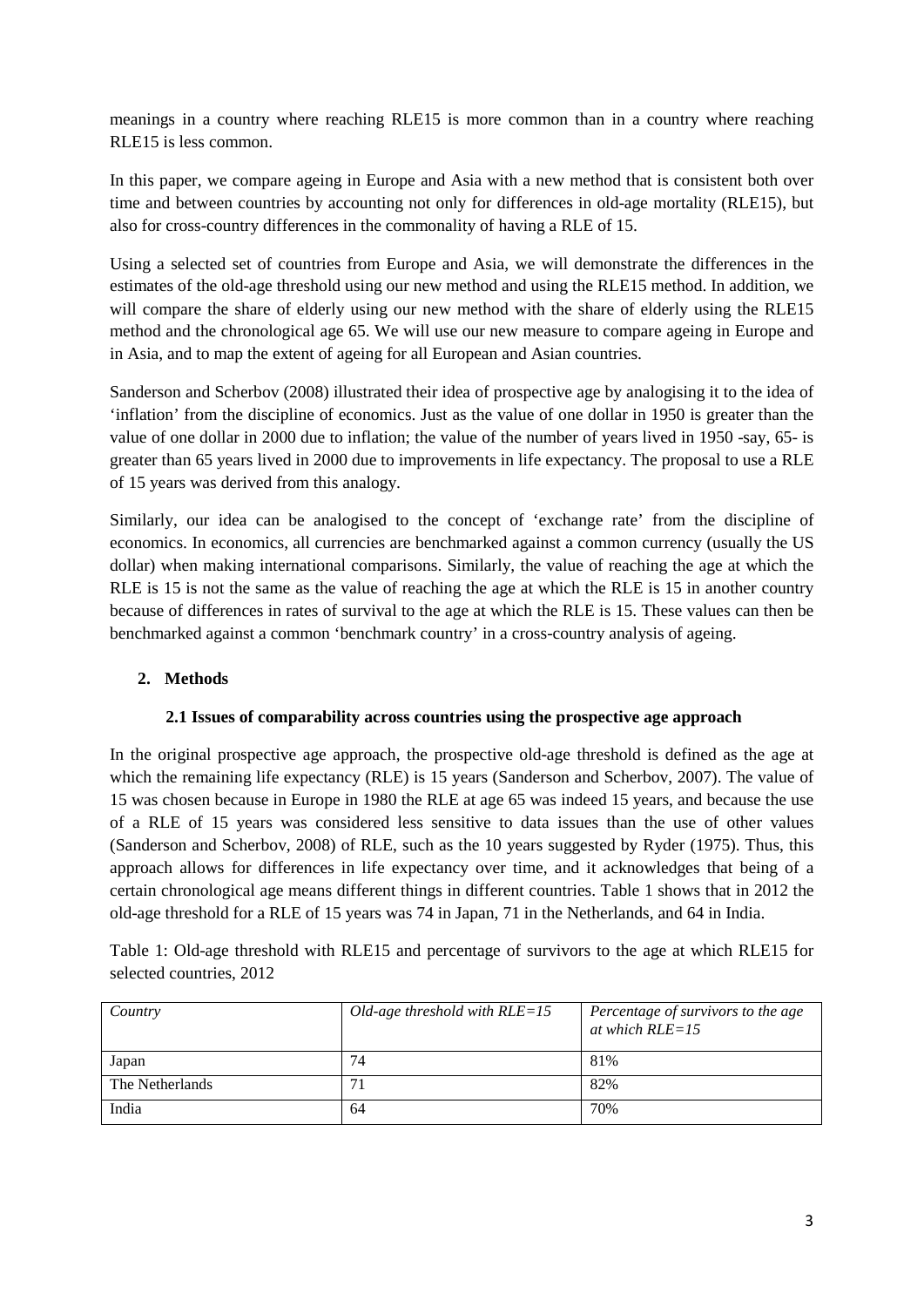However, using the same RLE for different countries cannot sufficiently account for cross-country differences in ageing. That is, the age at which RLE=15 differs across countries. In 2012, 81% of the Japanese population, 82% of the population of the Netherlands, and 70% of the population of India were still alive at the age at which RLE=15 (Table 1). As people living in Japan or the Netherlands were more likely to reach the age at which RLE=15 than people living in a developing country like India, the elderly in Japan and in the Netherlands constituted a less selected group than the elderly in India.

When examining ageing trends across countries, it is essential to take into account the exceptionality of reaching a RLE of 15 years in order to avoid comparing groups that are less or more selected.

## **2.2 Comparative Prospective Old-Age Threshold**

Our new measure, which we call the comparative prospective old-age threshold (CPOAT), advances the prospective old-age threshold (POAT) by taking into consideration the commonality of reaching a RLE of 15 years.

Instead of using the proportion of the population who survive to the age at which the RLE is 15 years (see Table 1), we consider the proportion of adults who survive to the age at which the RLE is 15 years in order to determine the exceptionality of reaching a RLE of 15 years in our new ageing measure. That is, we consider the percentage of survivors at the age at which RLE=15 represents survival at all of the previous ages. However, when developing our ageing measure we were particularly interested in the share of the population who are elderly relative to the share of adults who are of working ages. As is the case for the old-age dependency ratio, we chose age 15 as the onset of adulthood. By considering the survival of adults after age 15, we have excluded infant and child mortality from the survival calculations. This also allows us to consider ageing with reference to the working-age population.

In addition, we use a benchmark country for the cross-country analysis of ageing. This approach is analogous to the use of the US dollar as a benchmark currency for the comparison of currencies across countries.

Our comparative prospective old-age threshold is therefore the age at which the proportion of adults who survive to this age (adult survival ratio) equals the proportion of adults who survive to the prospective old-age threshold (the age at which RLE=15) of a benchmark population. The adult survival ratio (ASR) is calculated as:

# $ASR_{xi} = l_{xi}/l_{15,i}$

The ASR for an age  $\bar{x}$  for a country  $\bar{i}$  is the ratio of the population surviving to the age  $\bar{x}$  in country  $\bar{i}$ to the population surviving to age 15. The values of  $l_{\text{min}}$  and  $l_{\text{15,i}}$  are obtained from the life tables of the respective countries.

For the benchmark country (i.e., the country whose ASR at RLE=15 is compared with those of other countries), we selected Japan in 2012, mainly because Japan has high survival rates at different ages, and has the highest share of elderly by traditional measures of ageing (World Population Prospects: The 2015 Revision, 2015). It may be noted, however, that we could have used any country as the benchmark country, given our interest.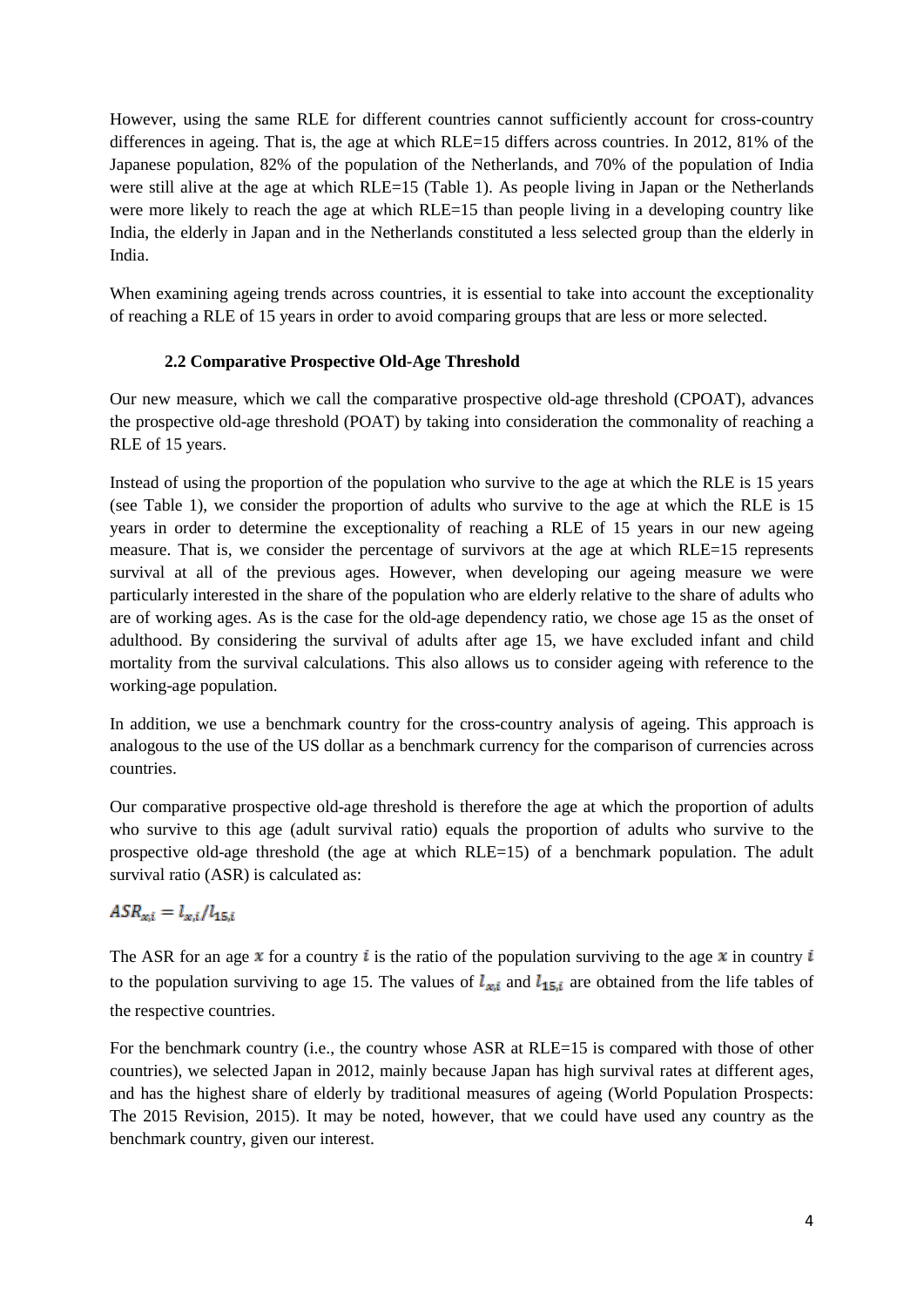## Box 1: Estimation of Comparative Prospective Old-Age Threshold

#### *Panel (I)*

| Country                              | Prospective Old-Age threshold          | $ASR \times i$                          |
|--------------------------------------|----------------------------------------|-----------------------------------------|
| Japan in 2012<br>(Benchmark country) | Age at which $RLE=15$ .<br>This is 74. | $ASR_{74}$ for Japan = 0.818 =<br>81.8% |
|                                      |                                        |                                         |

#### *Panel (II)*

| Country                 | Comparative Prospective Old-Age threshold                           |
|-------------------------|---------------------------------------------------------------------|
| India in $2012$         | Age at which the ASR for India is 0.818.<br>This is 60.             |
| The Netherlands in 2012 | Age at which the ASR for the Netherlands is 0.818.<br>This is $72.$ |

Box 1 illustrates the calculation of the CPOAT. For Japan in 2012, the POAT was 74, and 82% of adults were still alive at age 74. The age at which the adult survival ratio equals 82% was 60 in India and 72 in the Netherlands. The CPOAT values of 74, 60, and 72, respectively, were comparable across countries, and accommodate the cross-country differences between countries.

The POAT values for India and the Netherlands were 64 and 71, respectively (see Table 2). Thus, for India, the CPOAT value turns out to be four years higher than the POAT value; whereas for the Netherlands, the CPOAT value turns out to be one year higher than the POAT value. These differences can be related to the ASR values for India and the Netherlands. For India, the ASR to age 64 was 0.74; whereas for the Netherlands, the ASR to age 71 was 0.83. The finding that this value was slightly larger for the Netherlands than for Japan (0.818) means that it was slightly less exceptional for Dutch people than for Japanese people to reach the age at which the RLE is 15 years (74). We can therefore assume that for the Netherlands age 71 was an underestimate of the age that could be considered old. For India, on the other hand, the  $ASR_{64}$  was lower than the  $ASR_{74}$  for Japan; thus, surviving to age 64 was more exceptional in India than surviving to age 74 was in Japan. We can therefore assume that for India the age at which a person was considered old in 2012 should lie before the age of 64.

Table 2: Comparison of the comparative old-age threshold (CPOAT) with the prospective old-age threshold (POAT), for selected countries, 1960, 2000, 2012

| Year | Country         | Comparative prospective<br>old-age threshold (CPOAT)<br>with Japan 2012 as<br>benchmark | Old-age threshold with<br>RLE15 method (POAT) |
|------|-----------------|-----------------------------------------------------------------------------------------|-----------------------------------------------|
| 1960 |                 |                                                                                         |                                               |
|      | Japan           | 55                                                                                      | 62                                            |
|      | The Netherlands | 66                                                                                      | 64                                            |
|      | India           | 49                                                                                      | 56                                            |
| 2000 |                 |                                                                                         |                                               |
|      | Japan           | 71                                                                                      | 71                                            |
|      | The Netherlands | 68                                                                                      | 68                                            |
|      | India           | 58                                                                                      | 61                                            |
| 2012 |                 |                                                                                         |                                               |
|      | Japan           | 74                                                                                      | 74                                            |
|      | The Netherlands | 72                                                                                      | 71                                            |
|      | India           | 60                                                                                      | 64                                            |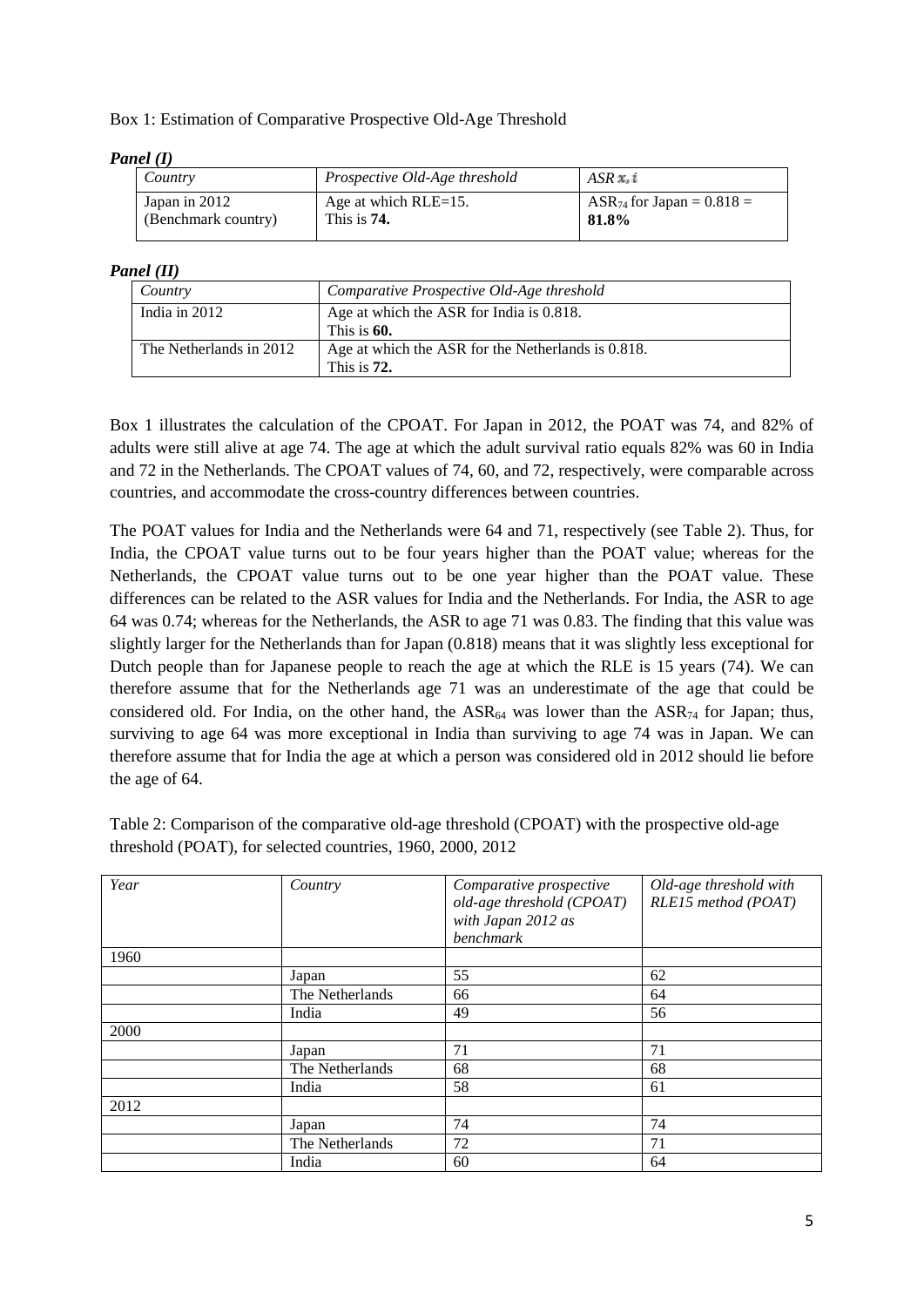Our method not only takes into account of cross-country differences in the commonality of reaching RLE=15; it also preserves the same trend across time as the trend used in the RLE15 method.

Table 2 shows the CPOAT and POAT values for Japan, the Netherlands, and India for 1960, 2000, and 2012. We can observe that for each year, the CPOAT and POAT values resulted in the same order between the countries with respect to the old-age threshold. In 1960, both the POAT and the CPOAT values were lowest in India and highest in the Netherlands among the countries considered. In 2012, both the POAT and the CPOAT values were highest in Japan and lowest in India. Our method is thus consistent both between countries and over time.

## **2.3 Empirical Application of the CPOAT**

In our empirical application, we will demonstrate our method using Japan as the benchmark. In addition, we will compare the shares of elderly using our new method with the shares of elderly using the RLE15 method and the chronological age 65. We will make this comparison for countries from different geographical locations in Europe and in Asia that have a range of age structures in order to represent the diversity of the results across these two land masses. Moreover, using the new measure we will compare ageing in Europe and in Asia, and map (using QGIS 2.14.3) the extent of ageing for all European and Asian countries. To this end, we used life table and population data for the year 2012 from two sources. For the OECD member countries in Europe and in Asia, we used the available data from the Human Mortality Database (Human Mortality Database, 2015). For the remaining countries, we used data from the Revision of World Population Prospects (United Nations, 2015) that were prepared by the Population Division of the Department of Economic and Social Affairs of the United Nations (UN) Secretariat. Whereas the Human Mortality Database provides annual population and life table data by single year of age, the UN database provides data by five-year age groups for five-year periods. We used UN data for 2010-2015 as an estimate for the year 2012. To obtain data by single year of age based on the UN data by five-year age groups we applied linear interpolation to the population data (Shryock et al. 1976) and the TOPALS technique for smoothing age-specific probabilities of death (Beer, 2012). The probabilities of death by single year of age were subsequently used as the basis for the life table calculations.

## **3. Results**

Table 3 compares the old-age thresholds obtained by our new method (CPOAT) with the old-age thresholds obtained by the RLE15 method (POAT). Since Japan is our benchmark country, the threshold age using the CPOAT and the POAT methods is the same for Japan. For Thailand, India, Vietnam, and Ukraine, the old-age threshold obtained by our method is lower than the old-age threshold obtained by the RLE15 method. For Spain, the Netherlands, Germany, France, and China, adding the cross-country perspective leads to a slightly higher old-age threshold. Thus, the old-age threshold obtained by our new method is lower than the old-age threshold obtained by the RLE15 method for countries that have low survival rates at different adult ages: e.g., for most Asian countries and for Eastern European countries, like Ukraine. The CPOAT is therefore lower than the POAT for Asia.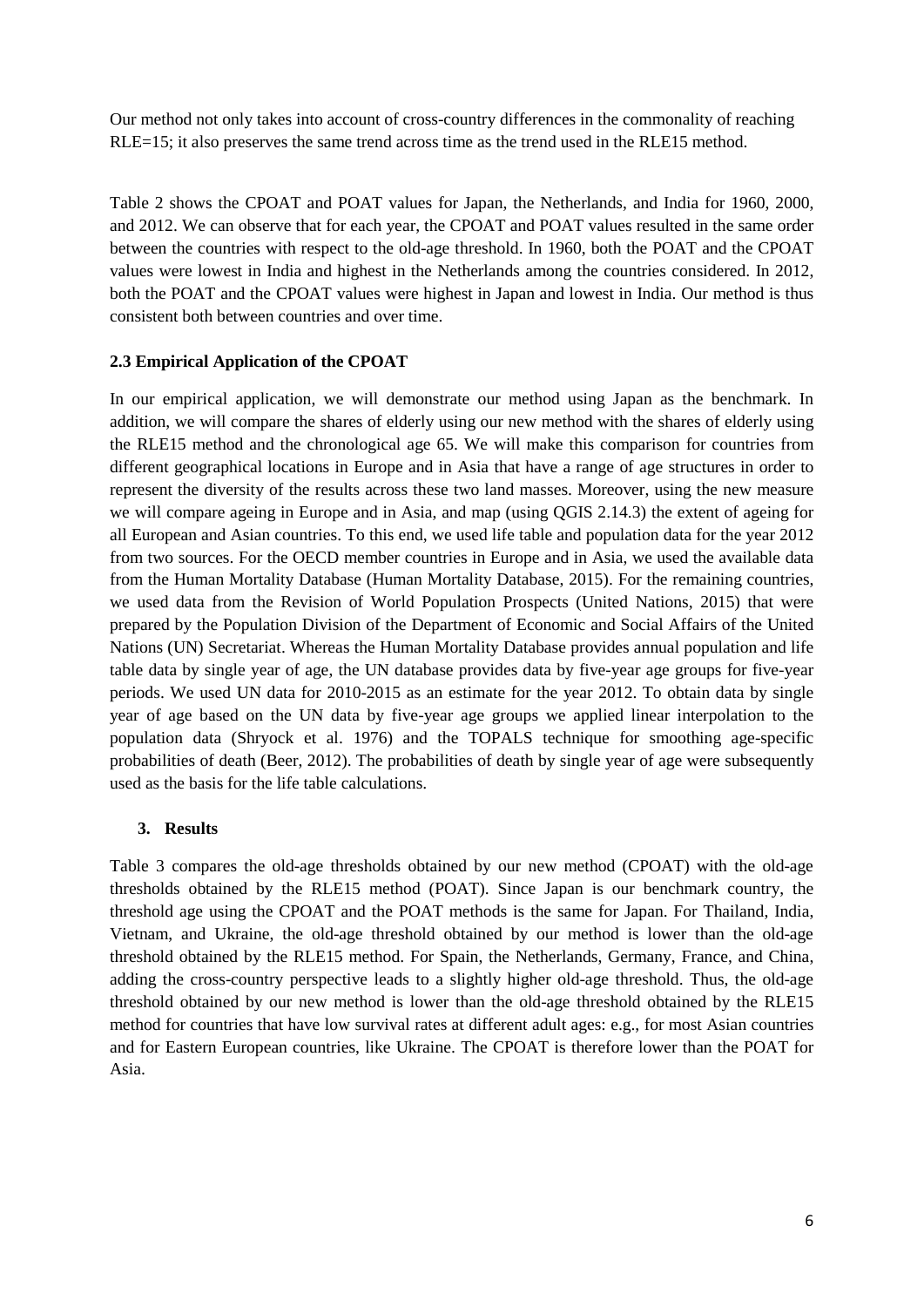| Table 3: Threshold ages for selected Asian and European countries with the CPOAT method and with |
|--------------------------------------------------------------------------------------------------|
| the RLE15 method, $2012$                                                                         |
|                                                                                                  |
| White Lemma as boundary and constant (A CD of O 0.10 of DI $\Gamma$ 15 $\pi$ 7.4)                |

| With Japan as benchmark country (ASR of $0.818$ at RLE $15 = 74$ ) |                                |                                          |                                                         |  |
|--------------------------------------------------------------------|--------------------------------|------------------------------------------|---------------------------------------------------------|--|
| Country                                                            | Threshold with<br><b>CPOAT</b> | Threshold with<br>RLE15 method<br>(POAT) | Difference between the methods<br>(CPOAT-POAT) in years |  |
| Japan                                                              | 74                             | 74                                       | $\Omega$                                                |  |
| China                                                              | 67                             | 66                                       | $+1$                                                    |  |
| Thailand                                                           | 63                             | 69                                       | -6                                                      |  |
| India                                                              | 60                             | 64                                       | $-4$                                                    |  |
| Vietnam                                                            | 66                             | 71                                       | $-5$                                                    |  |
|                                                                    |                                |                                          |                                                         |  |
| Spain                                                              | 74                             | 72                                       | $+2$                                                    |  |
| Netherlands                                                        | 72                             | 71                                       | $+1$                                                    |  |
| Germany                                                            | 71                             | 71                                       | $\Omega$                                                |  |
| Ukraine                                                            | 59                             | 66                                       | $-7$                                                    |  |
| France                                                             | 72                             | 71                                       | $+1$                                                    |  |
|                                                                    |                                |                                          |                                                         |  |
| Asia                                                               | 64                             | 67                                       | $-3$                                                    |  |
| Europe                                                             | 66                             | 70                                       | -4                                                      |  |

Table 4: Share of elderly for selected European and Asian countries, 2012

| With Japan as benchmark country (Threshold for Japan with RLE 15=74) |                           |                       |                            |
|----------------------------------------------------------------------|---------------------------|-----------------------|----------------------------|
| Country                                                              | Share of elderly with new | Share of elderly with | Share of elderly with      |
|                                                                      | method                    | RLE15 method          | traditional method $(65+)$ |
| Japan                                                                | 12.8                      | 12.8                  | 32.08                      |
| China                                                                | 7.26                      | 7.93                  | 9.47                       |
| Thailand                                                             | 11.05                     | 6.79                  | 10.42                      |
| India                                                                | 8.20                      | 5.77                  | 5.59                       |
| Vietnam                                                              | 6.15                      | 4.45                  | 6.99                       |
|                                                                      |                           |                       |                            |
| Spain                                                                | 9.76                      | 11.03                 | 21.58                      |
| Netherlands                                                          | 9.36                      | 10.19                 | 19.85                      |
| Germany                                                              | 14.44                     | 14.44                 | 26.36                      |
| Ukraine                                                              | 22.45                     | 14.31                 | 18.47                      |
| France                                                               | 11.30                     | 10.54                 | 17.31                      |
|                                                                      |                           |                       |                            |
| Asia                                                                 | 7.64                      | 5.93                  | 7.03                       |
| Europe                                                               | 15.73                     | 12.16                 | 16.77                      |

Table 4 compares the shares of elderly in selected European and Asian countries using our new method, the RLE15 method, and using the traditional method of based on 65 as the old-age threshold. In line with our results in Table 2, we can see that the shares of elderly obtained for countries with low survival rates at different ages (Thailand, India, Vietnam, and Ukraine) are higher when our new method is used than when the RLE15 method is applied. The shares of elderly obtained for these countries using the new method are also higher than or are almost equal to (Vietnam) the shares obtained using the traditional method; whereas for these countries -and indeed for all countries- the use of the RLE 15 method results in lower or almost equal shares of elderly. For Spain, the Netherlands, Germany, France, Japan, and China, the shares of elderly obtained are much more similar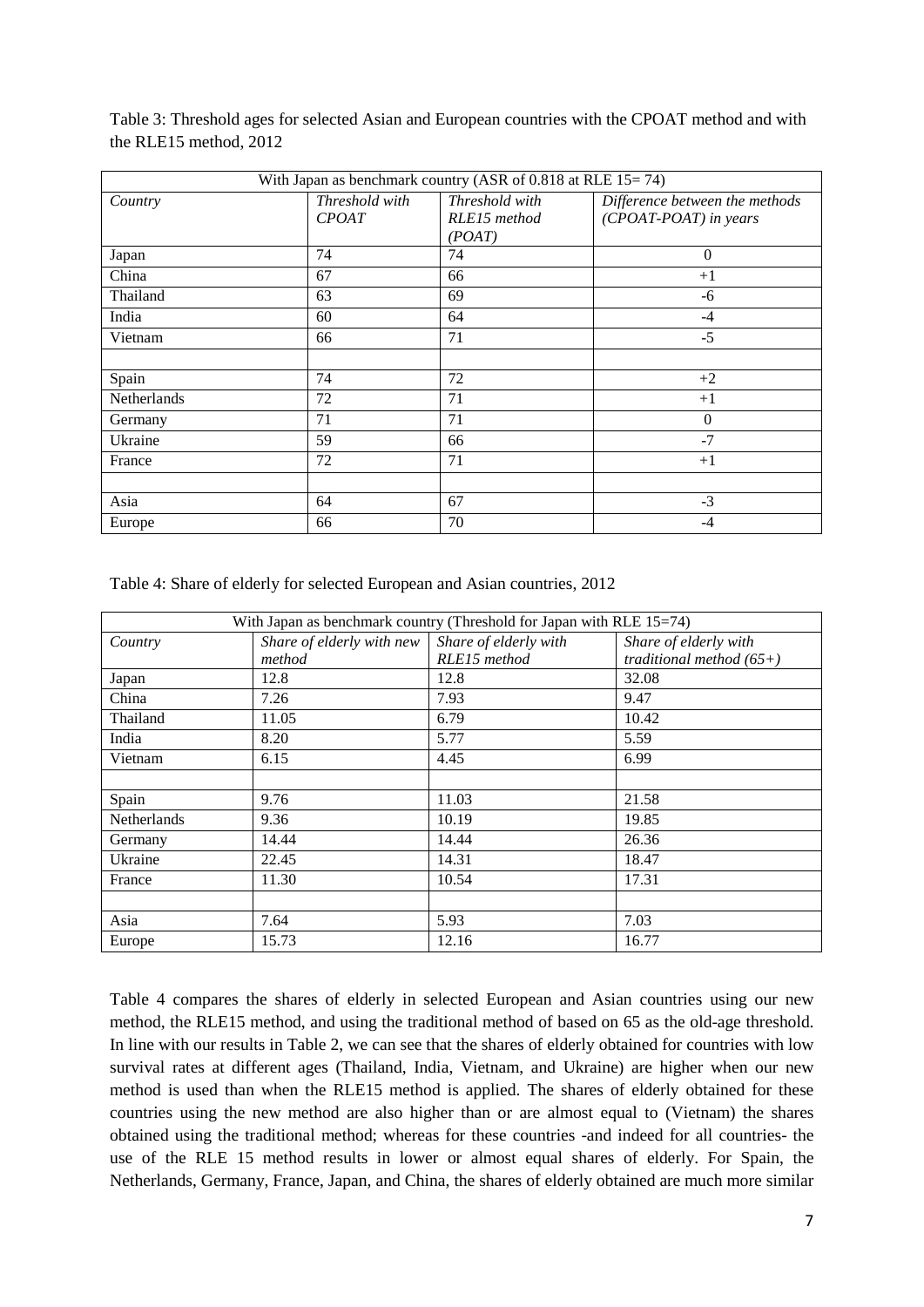when our new method and the RLE15 method are used, and are much lower when the traditional method is used.

Figure 1 shows the shares of elderly for all of the European and the Asian countries calculated using our method for the year 2012. We can see differences in the ageing patterns between and within these two continents. There was wide variation within the two continents with respect to the shares of elderly. Using our new method, we find that the shares of elderly in 2012 were 7.64% for Asia and 15.73% for Europe. Within Asia, we find that the United Arab Emirates and Qatar had the lowest shares of elderly (0.61% and 0.77%, respectively), whereas Thailand and Japan had the highest shares of elderly (over 11%). There was also considerable diversity within Europe, with Iceland and Ireland having the lowest shares of elderly (6.44% and 6.77%, respectively), and the Russian Federation and Ukraine having the highest shares of elderly (over 22%).

Figure 1: Shares of elderly in Europe and Asia using our new method, with Japan as the benchmark country, 2012



#### **4. Discussion**

#### **4.1 Summary of results**

The old-age thresholds are lower and the shares of elderly are higher when we use the new measure than when we use the prospective age approach for countries that have relatively low adult survival ratios: i.e., for most Eastern European and Asian countries. This is because in these countries a person is regarded as old at a younger age than in the low-mortality countries. Moreover, the differences between the shares of elderly in Europe (15.7%) and in Asia (7.6%) are smaller when chronological age 65 is used (16.8% and 7.0%, respectively), but are larger than when the RLE15 method is used (12.2% and 5.9%, respectively). Within Europe and Asia, we can see clear diversity in ageing patterns.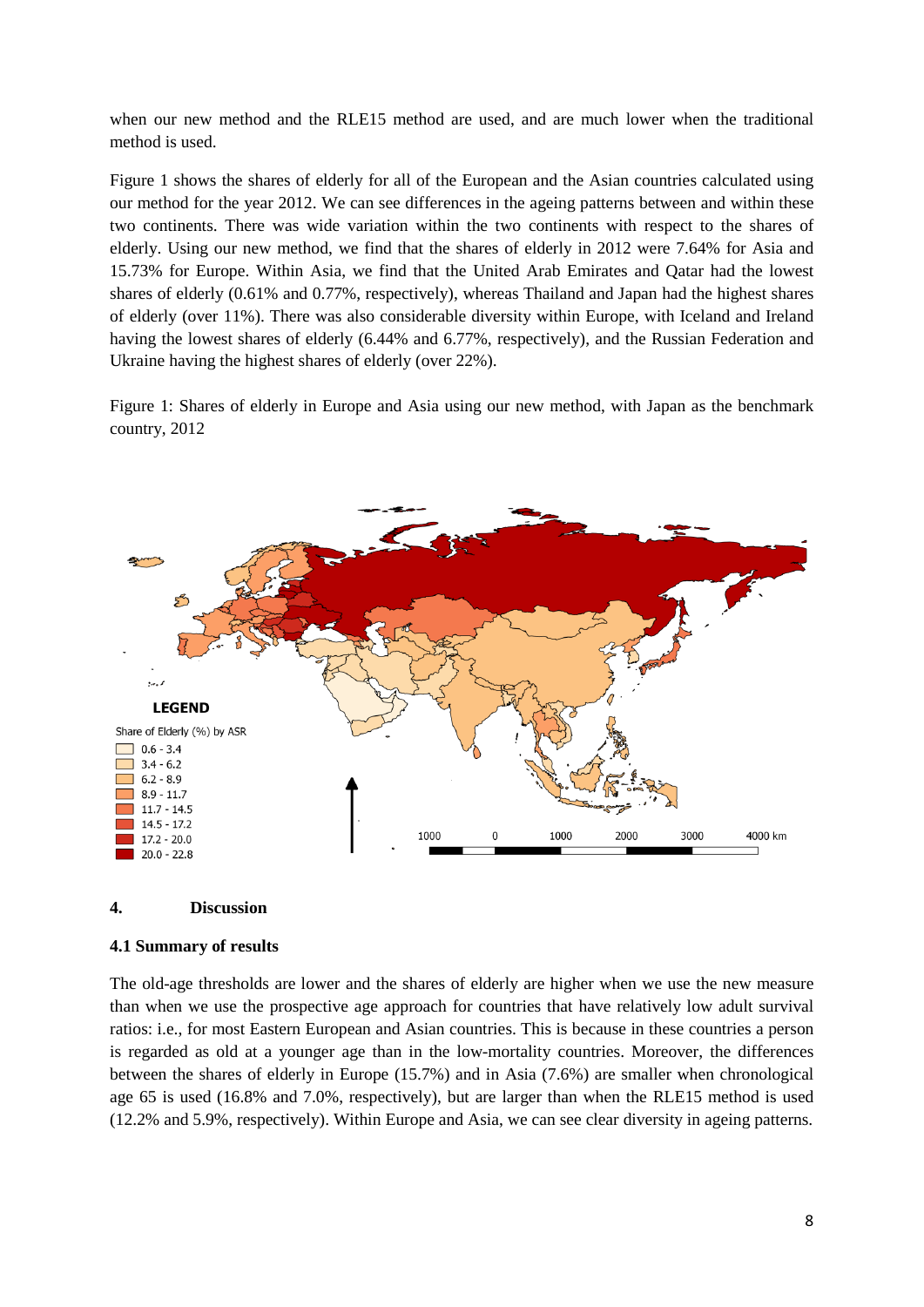### **4.2 Explanation of the observed results**

The old-age thresholds are lower and the shares of elderly are higher when we use the new measure than when we use the RLE15 method for countries that have relatively low adult survival ratios. The main difference between the RLE15 method and our method is that we take into account differences in survival rates across the life course, whereas the RLE method focuses only on mortality in later life. In Figure 2, we illustrate why Thailand had a higher prospective old-age threshold (POAT) than China (69 vs. 66), whereas the reverse was true for our comparative prospective old-age threshold (CPOAT) (63 for Thailand but 65 for China). The survival rates were higher for China than for Thailand until age 75. Relative to China, mortality at young adult ages was higher but mortality at old ages was lower in Thailand. Once a person reached a certain age, her prospects of survival were better in Thailand than in China, but her chances of reaching that age were lower in Thailand. This explains why the POAT was higher but the CPOAT was lower for Thailand than for China. A person is considered old at a younger age in Thailand than in China, but older people are in better health in Thailand than in China, assuming the remaining life expectancy can be considered an indicator of health.



Figure 2: Conditional Survival Curves of China and Thailand, 2012

With Japan as the benchmark country, our method shows that the old-age threshold for some countries with relatively low adult survival ratios was lower than age 65, the age that has traditionally been used to mark the beginning of 'old age'; while when RLE15 was used as the criterion the threshold age was above 65 for most countries. This criterion does not take into account that in countries with high mortality at adult ages, many people do not survive to age 65. High mortality at adult ages has a downward effect on the number of elderly if a fixed old-age threshold age is used. Obviously, this cannot be considered a positive situation. When applied to a country with low mortality rates at old ages, the RLE15 method results in a higher threshold age, as the health status of older people tends to be better. Based on this reasoning, our method results in a lower threshold age if mortality at adult ages is relatively high.

In addition to controlling for cross-country differences in ageing, our method is capable of preserving diversity in ageing as well. The cross-country differences that we observed in Europe (range of 16.38 years) were even higher than the differences in ageing we found using the RLE15 method (range of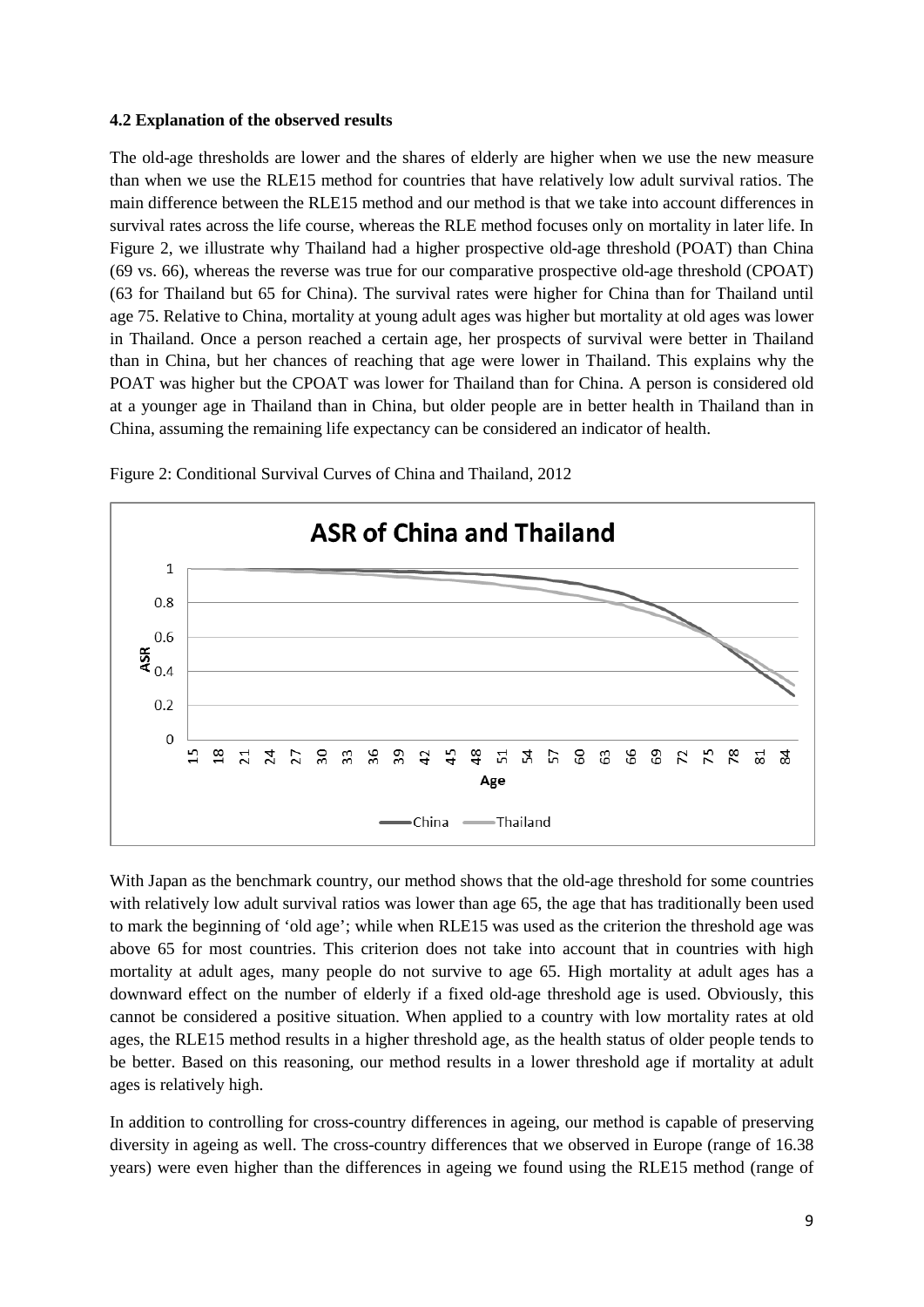8.85 years) (see Appendix I). For Asia, the cross-country differences were similar when both methods were used (range of 12.19 years). The bigger differences that we observed within Europe can most likely be linked to the considerably lower adult survival rates in Eastern European countries than in the rest of Europe (World Population Prospects: The 2015 Revision, 2015). It should also be noted that some of the differences in ageing we observed between countries may well be due to differences in data quality, with the developed countries having better data than the developing and the Eastern European countries (Pyrozhkov, S., N. Foygt 2011). For example, the very low old-age threshold value found for Ukraine (59 years) could be partly attributable to data quality issues.

## **4.3 Evaluation of our new method**

Our new method is able to capture differences in ageing between countries. However, an important feature of the RLE15 method is that it is also able to take into account life expectancy developments over time. Our analysis, which used Japan 2012 as a benchmark, revealed that the rankings of countries over time by shares of elderly based on the CPOAT is the same regardless of whether the new method or the RLE15 method was used. Hence, the improvements in life expectancy and survival rates are accounted for in the same way in the new method as in the RLE15 method.

An important decision that must be made in applying the new method is the choice of a benchmark country. We chose Japan because it has high adult survival ratios at different ages. A sensitivity analysis revealed that using another benchmark country has no effect on the ranking of countries, but it does affect the levels of the estimates. This is analogous to the use of different standard populations in standardisation. The benchmark country that is chosen should therefore always be mentioned. We recommend Japan as a benchmark for worldwide comparisons. But if countries in a specific region like Africa are being studied, we suggest using an African country as the benchmark. For comparisons over time (see the previous paragraph), any 'normal' year (in which there was no significant improvement or deterioration in life expectancy and survival rates) can be used as the benchmark.

We used RLE15 for the benchmark country, as our objective was to improve upon the prospective age approach for measuring ageing, which also uses a remaining life expectancy of 15 years. A sensitivity analysis further revealed that the relative positions of countries with respect to the shares of elderly were hardly affected by the use of the RLE of 15 years or of values other than 15 years for the benchmark country. Because our method concentrates mainly on providing a cross-country perspective that considers the survival of populations across all adult ages, our results will be less affected than the prospective age approach by whether 15 years or another value is chosen.

The main argument for using the RLE15 and the ASR together is that (1) the RLE takes into account that older people are likely to be healthier if their life expectancy is higher (and, thus, that people are considered old at an older age), and that (2) the ASR takes into account how common it is for people to reach a certain age (if many people survive to a certain age, that age is not considered old). Attitudes towards the elderly vary across countries due to social and demographic factors. (Giles & Reid 2005; Angus & Reeve 2006). The attitudes towards and the status of the elderly also differ depending whether the share of elderly people in the population is high or low (Dowd & Bengtson 1978). Thus, the health status of the elderly and the attitudes regarding who is considered elderly differ across countries. Our measure captures both of these aspects.

Population ageing can be due to both an increase in life expectancy (living longer) and a decline in fertility. Thus, generations can vary in size. To the extent that increasing life expectancy is accompanied by improvements in the health status of the elderly population, the onset of poor health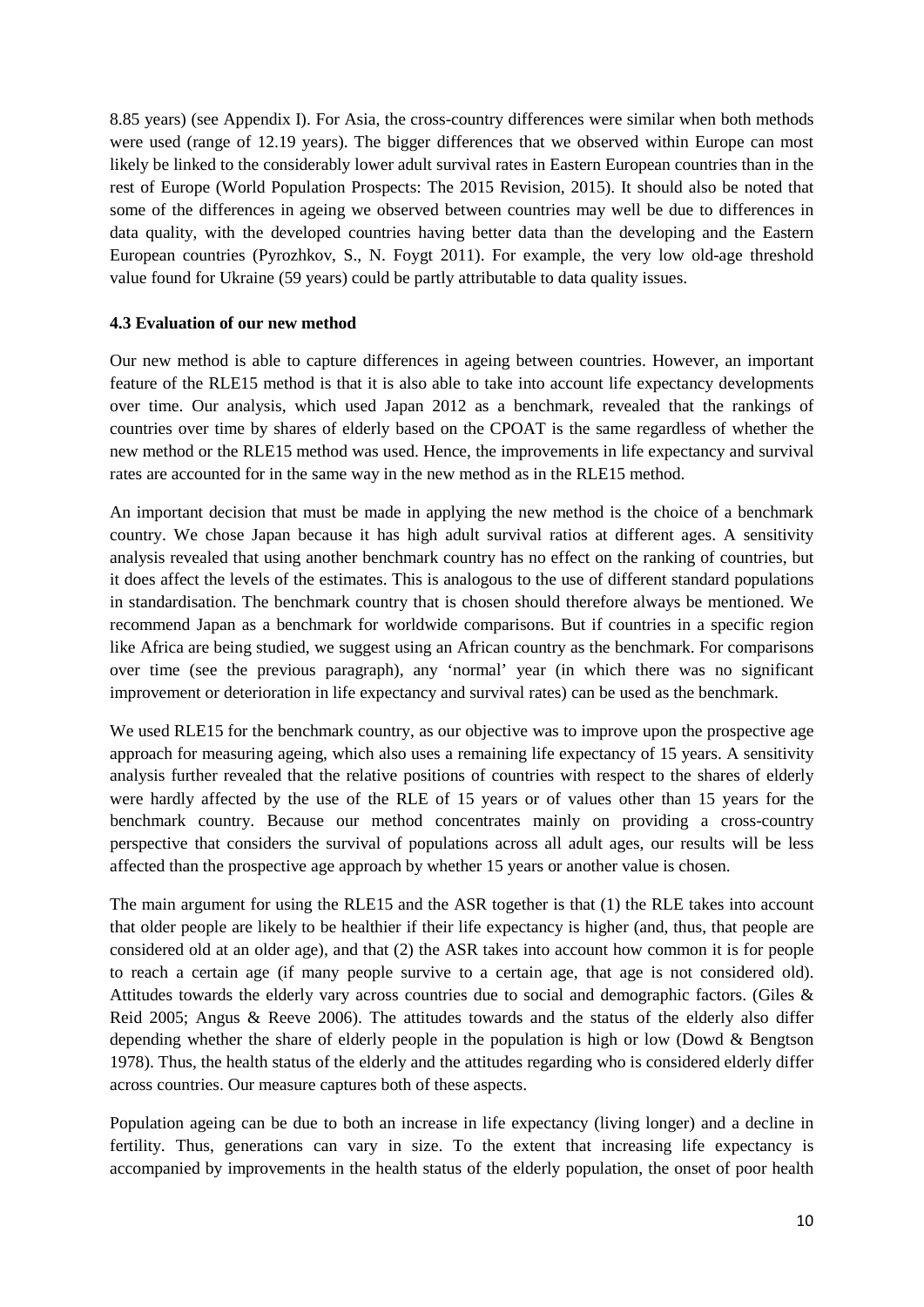will be delayed to older ages. As people remain active at higher ages and the age at which they become dependent increases, the age at which people are considered old also rises. For this reason, an increase in life expectancy should result in an older threshold age for calculating the share of the elderly population. In this respect, the effect of mortality on population ageing differs from that of the decline in fertility, which leads to differences in the relative sizes of generations independent of health status.

## **4.4 Recommendations**

Our observation that the old-age threshold in countries with low adult survival ratios is lower -and that, as a result, the old-age dependency ratio is larger than was estimated using the RLE15 methodhas important implications for policy-makers. These countries not only perform worse on health measures; they appear to have larger shares of elderly people than were previously estimated.

We believe that our new measure also has implications for other social science disciplines like economics, sociology, and political science. For example, our measure can readily substitute current traditional measures of ageing in many macro-economic models that study savings, expenditure, health care reforms, and fiscal burdens due to ageing.

Our new measure already advances the previous methods in that it takes into account not only improvements over time in health (life expectancy) at older ages, but also differences between countries in the commonality of reaching a particular remaining life expectancy threshold. However, to improve our estimates of the elderly population shares, future research should consider the human capital differences between countries as well (Skirbekk 2004; Day & Dowrick 2004; Engelhardt et al. 2010; Skirbekk et al. 2012). That is, in addition to differences in health, differences in productivity, skills, cognition, and labour force participation signal the age at which the elderly become dependent. These differences should be studied over time and across countries.

Moreover, given the differences in life expectancy between men and women (Rieker & Bird 2005; Luy & Minagawa 2014; Crimmins et al. 2011; Crimmins & Saito 2001), and the differences in human capital in general between the sexes (Blau & Kahn 2000; Becker 1985), it might be worthwhile for these and future measures of ageing to provide sex-specific estimates.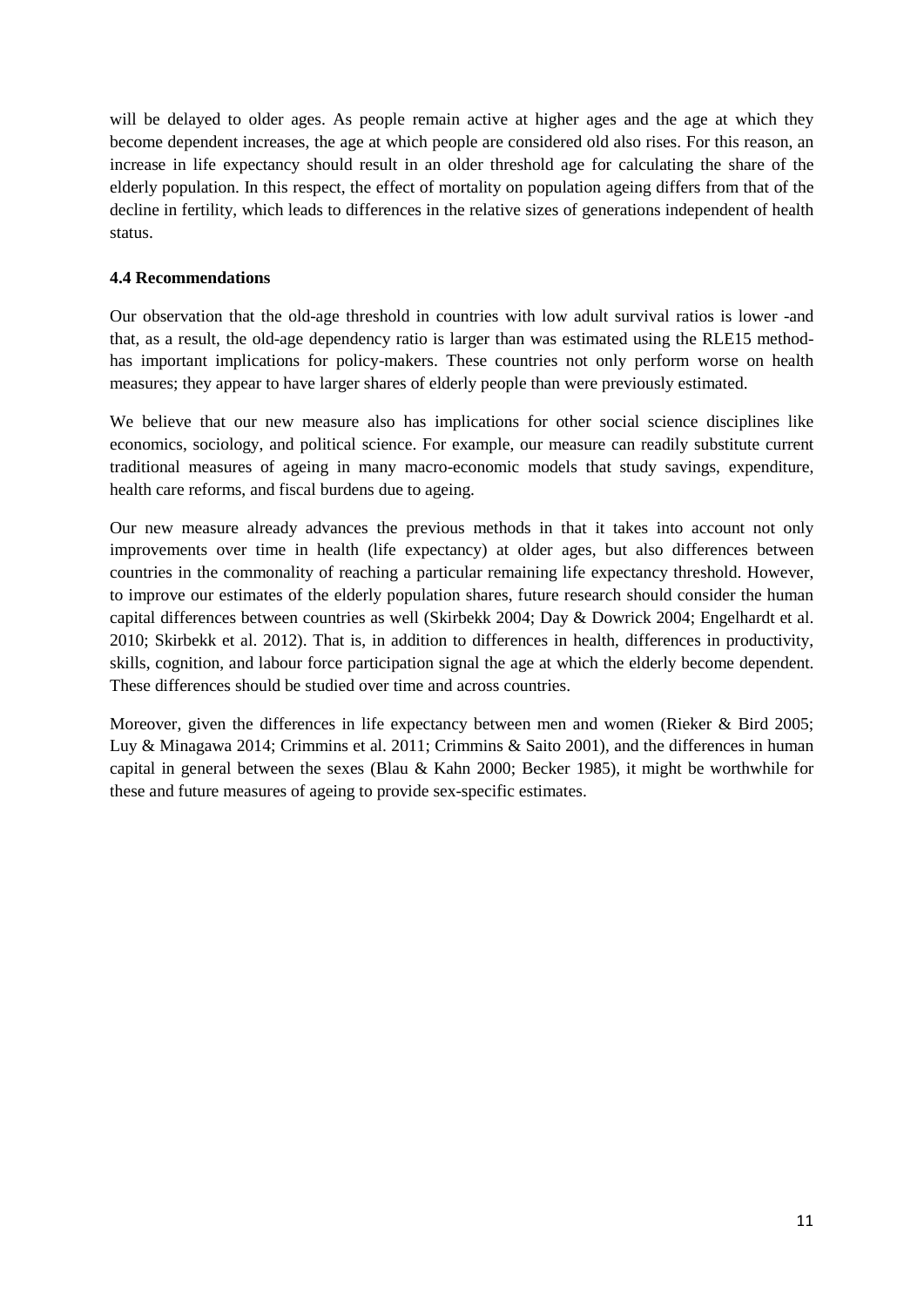#### **References:**

- Angus, J. & Reeve, P., 2006. Ageism: A threat to "aging well" in the 21st century. Journal of Applied Gerontology, 25(2), pp.137–152.
- Becker, G.S., 1985. Human Capital , effort , and the sexual division of labor. Journal of Labour Economics, 3(1), pp.S33–S58.
- Beer, J.A.A. de, 2012. Smoothing and projecting age-specific probabilities of death by TOPALS. Demographic Research, 27(20), pp.543–592.
- Blau, F.D. & Kahn, L.M., 2000. Gender differences in pay. Journal of Economic Perspectives, 14(4), pp.75–100.
- Christensen, K. et al., 2009. Ageing populations: the challenges ahead. The Lancet, 374(9696), pp.1196–1208. Chu, C.Y., 1997. Age-distribution dynamics and aging indexes. Demography, 34(4), pp.551–63.
- Crimmins, E.M., Kim, J.K. & Solé-Auró, A., 2011. Gender differences in health: Results from SHARE, ELSA and HRS. European Journal of Public Health, 21(1), pp.81–91.
- Crimmins, E.M. & Saito, Y., 2001. Trends in healthy life expectancy in the United States, 1970-1990: Gender, racial, and educational differences. Social Science and Medicine, 52(11), pp.1629–1641.
- d'Albis, H. & Collard, F., 2013. Age Groups and the measure of population aging. Demographic Research, 29(September), pp.617–640.
- Day, C. & Dowrick, S., 2004. Ageing Economics: Human capital, productivity and fertility. Agenda, 11(1), pp.3–20.
- Dowd, J.J. & Bengtson, V.L., 1978. Aging in minority populations. An examination of the double jeopardy hypothesis. Journal of gerontology, 33(3), pp.427–436.
- Engelhardt, H. et al., 2010. Social involvement, behavioural risks and cognitive functioning among older people. Ageing and Society, 30(5), pp.779–809.
- Giles, H. & Reid, S.A., 2005. Ageism across the lifespan: Towards a self-categorization model of ageing. Journal of Social Issues, 61(2), pp.389–404.
- Human Mortality Database. University of California, Berkeley (USA), and Max Planck Institute for Demographic Research. (Germany). Available at: www.mortality.org (data downloaded on June 16, 2015)
- Kot, S. M., Kurkiewicz, J., 2004. The new measures of population aging. Studia Demograficzne (Demographical Studies), 146(2), pp.17–29.
- Lesthaeghe, R., 2010. The unfolding story of the second demographic transition. Population and Development Review, 36(2), pp.211–251.
- Lutz, W., Sanderson, W. & Scherbov, S., 2008. The coming accleration of population ageing. Nature, (451), p.716.
- Lutz, W., Sanderson, W.C. & Scherbov, S., 2008. Global and regional population ageing: How certain are we of its dimensions? Journal of Population Ageing, 1(2008), pp.75–97.
- Luy, M. & Minagawa, Y., 2014. Gender gaps life expectancy and proportion of life in poor health. Health Reports, 25(12), pp.12–19.
- Pyrozhkov, S., Foygt, N. and Jdanov, D., 2011. About mortality data for Ukraine. The Human Mortality Database. Background and documentation.
- https://www.demogr.mpg.de/publications/files/2523\_1172249421\_1\_UKRcom.pdf
- Rieker, P.P. & Bird, C.E., 2005. Rethinking gender differences in health: why we need to integrate social and biological perspectives. The Journals of Gerontology: Series B, Psychological Sciences and Social Sciences, 60B(II), pp.40–47.
- Ryder, N.B., 1975. Notes on stationary populations. Population Index, 41(1), pp.3–28.
- Sanderson, W. & Scherbov, S. 2008, Rethinking age and aging, Population Bulletin, vol. 63, no. 4.
- Sanderson, W.C. & Scherbov, S., 2007. A new perspective on population aging. Demographic research, 16(2), pp.27–58.
- Sanderson, W.C. & Scherbov, S., 2005. Average remaining lifetimes can increase as human populations age. Nature, 435(7043), pp.811–813.
- Sanderson, W.C. & Scherbov, S., 2010. Demography. Remeasuring aging. Science (New York, N.Y.), 329(5997), pp.1287–1288.
- Sanderson, W.C. & Scherbov, S., 2015. Faster increases in human life expectancy could lead to slower population aging. PLoS ONE, 10(4).
- Sanderson, W.C. & Scherbov, S., 2013. The characteristics approach to the measurement of population aging. Population and Development Review, 39(4), pp.673–685.
- Skirbekk, V., 2004. Age and individual productivity: A literature survey. Vienna yearbook of population research, pp.133-153.
- Skirbekk, V., Loichinger, E. & Weber, D., 2012. Variation in cognitive functioning as a refined approach to comparing aging across countries. Proceedings of the National Academy of Sciences of the United States of America, 109(3), p.770.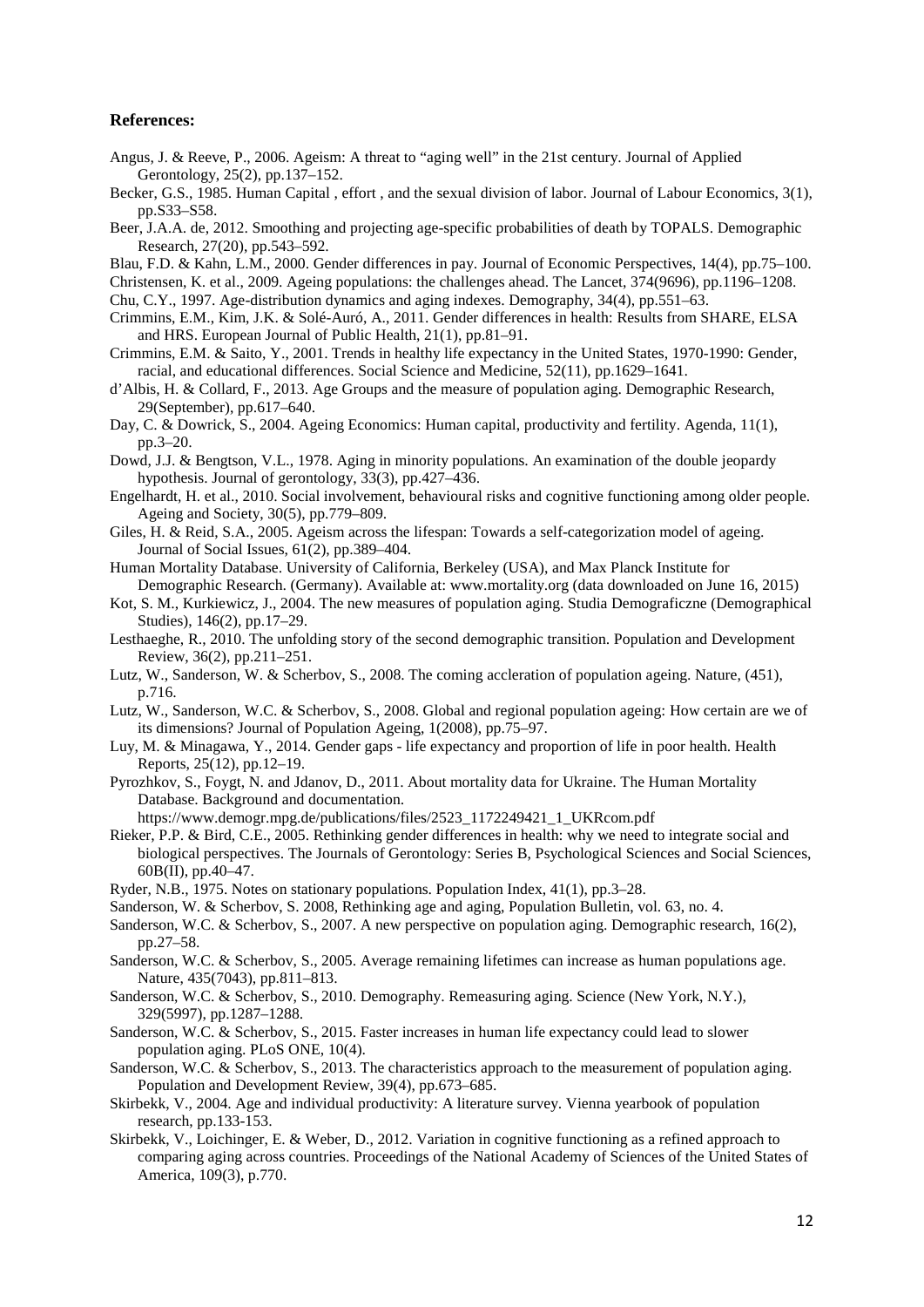Spijker, J. & MacInnes, J., 2013. Population ageing: the timebomb that isn't? BMJ, 347, pp.f6598-6603.

Shryock, H.S.S., Stockwell, J.S. and Edward, G., 1976. Methods and materials of demography/Henry S. Shryock, Jacob S. Siegel, and associates.

World Population Prospects: The 2015 Revision 2015, Department of Economic and Social Affairs, United Nations, New York..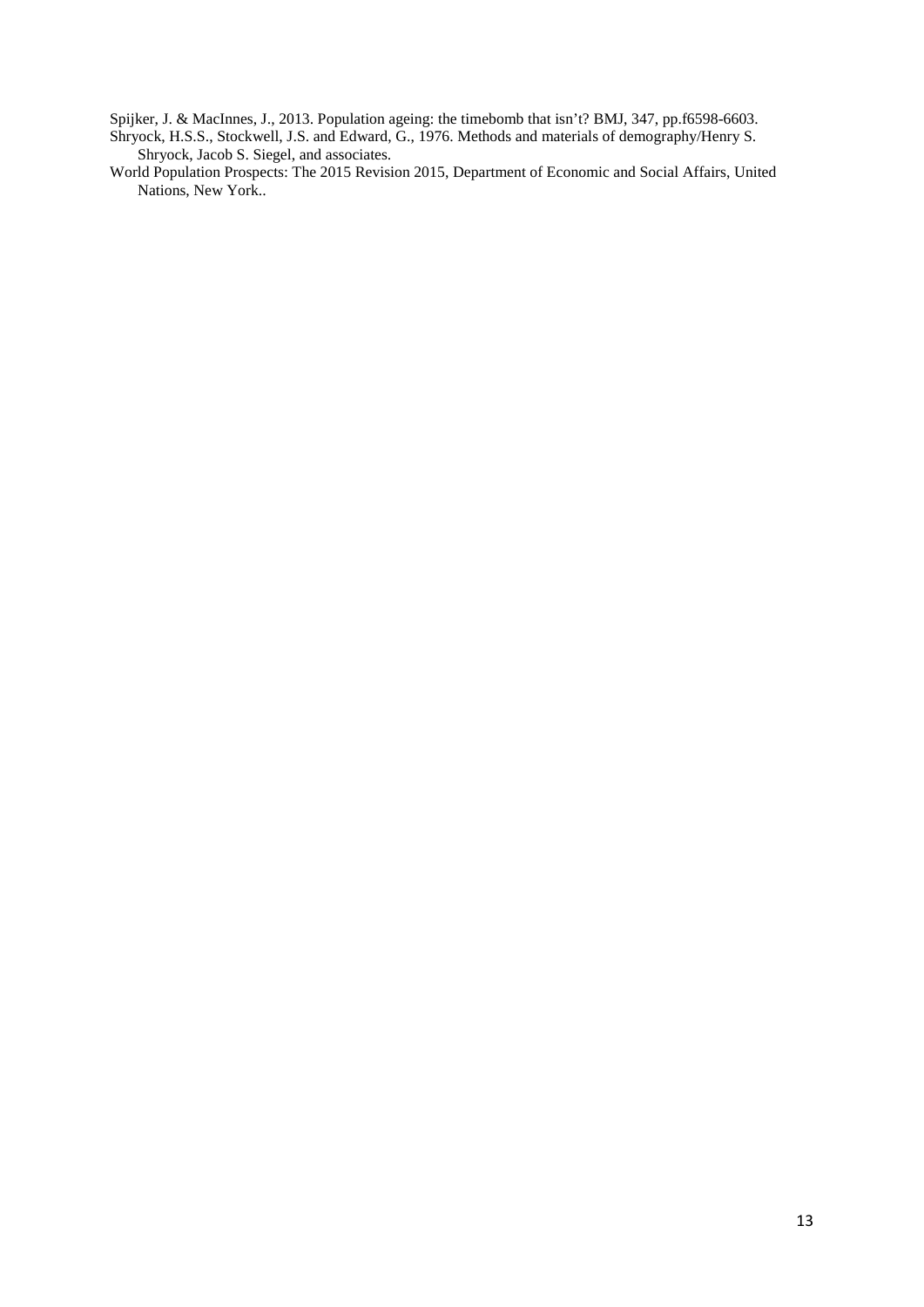# **Appendix I**

Share of Elderly (%) in Europe and Asia, using RLE15 method, 2012